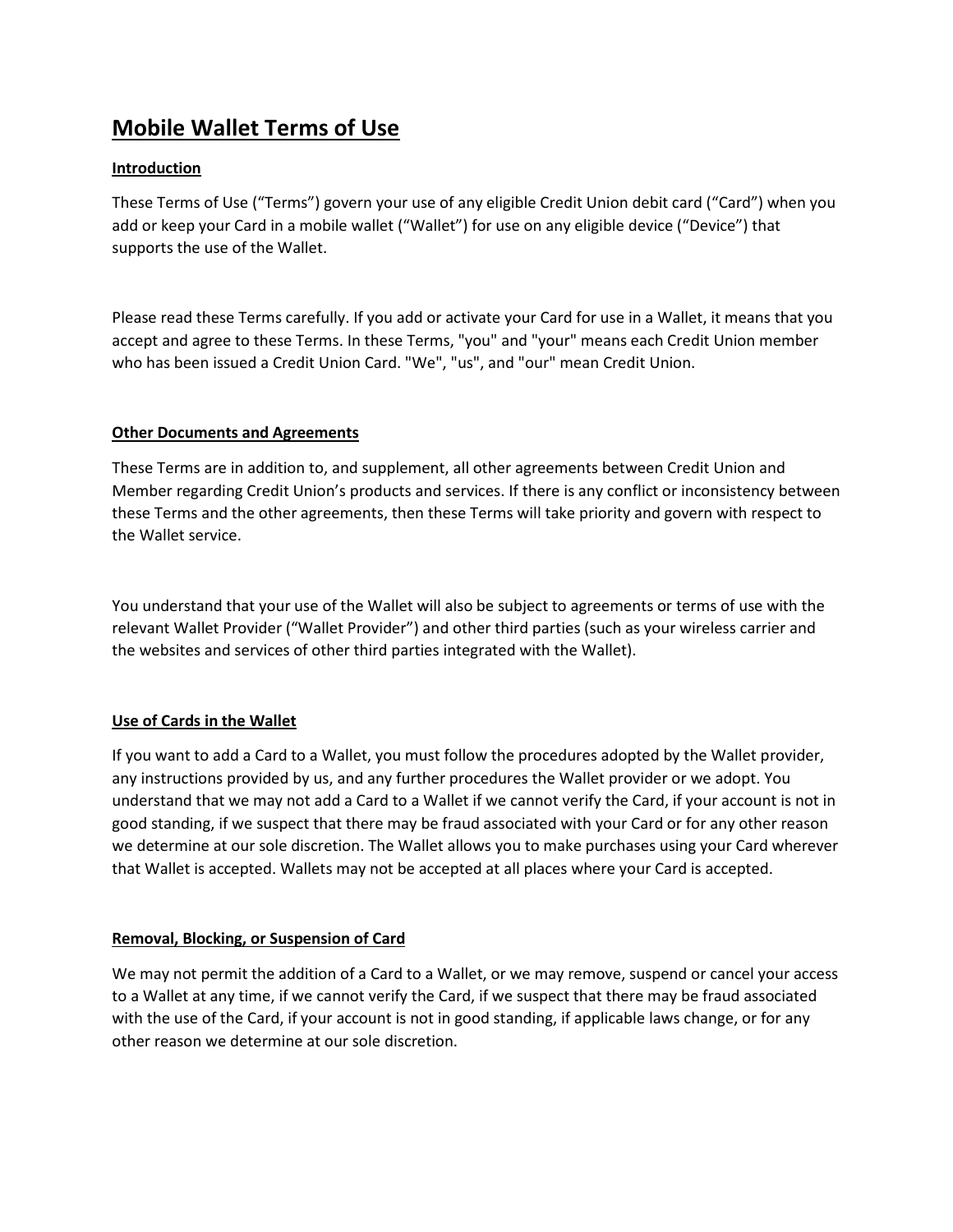You may suspend, delete or reactivate a Card from a Wallet by following the Wallet Provider's procedures for suspension, deletion or reactivation. In certain circumstances, your Card may be suspended or removed from the Wallet by the Wallet Provider.

### **Maximum Dollar Limit**

Payment networks, merchants or we may establish transaction limits from time to time in their or our discretion. As a result, you may be unable to use a Wallet to complete a transaction that exceeds these limits.

#### **Applicable Fees**

We do not charge you any fees for adding a Card to the Wallet. Please consult your Card agreement for any applicable fees or other charges associated with your Card.

Your mobile service carrier or provider, Wallet Provider or other third parties may charge you service fees in connection with your use of your Device or the Wallet.

#### **Security**

You must contact us immediately if your Card is lost or stolen, if your Device is lost or stolen, or if your Card account is compromised. If you get a new Device, you must delete all your Card and other personal information from your prior Device.

You are required to contact us immediately if there are errors or if you suspect fraud with your Card. We will resolve any potential error or fraudulent purchase in accordance with the applicable account agreement.

You agree to protect and keep confidential your Wallet Provider ID and passwords. If you share these credentials with others, they may be able to access a Wallet and make purchases with your Card or obtain your personal information.

Before using a Wallet, you should ensure that only your credentials are registered on your Device as these will then be considered authorized to make transactions related to your Card. If the credentials of another person are used to unlock your Device or make transactions, these transactions will be deemed to be authorized by you.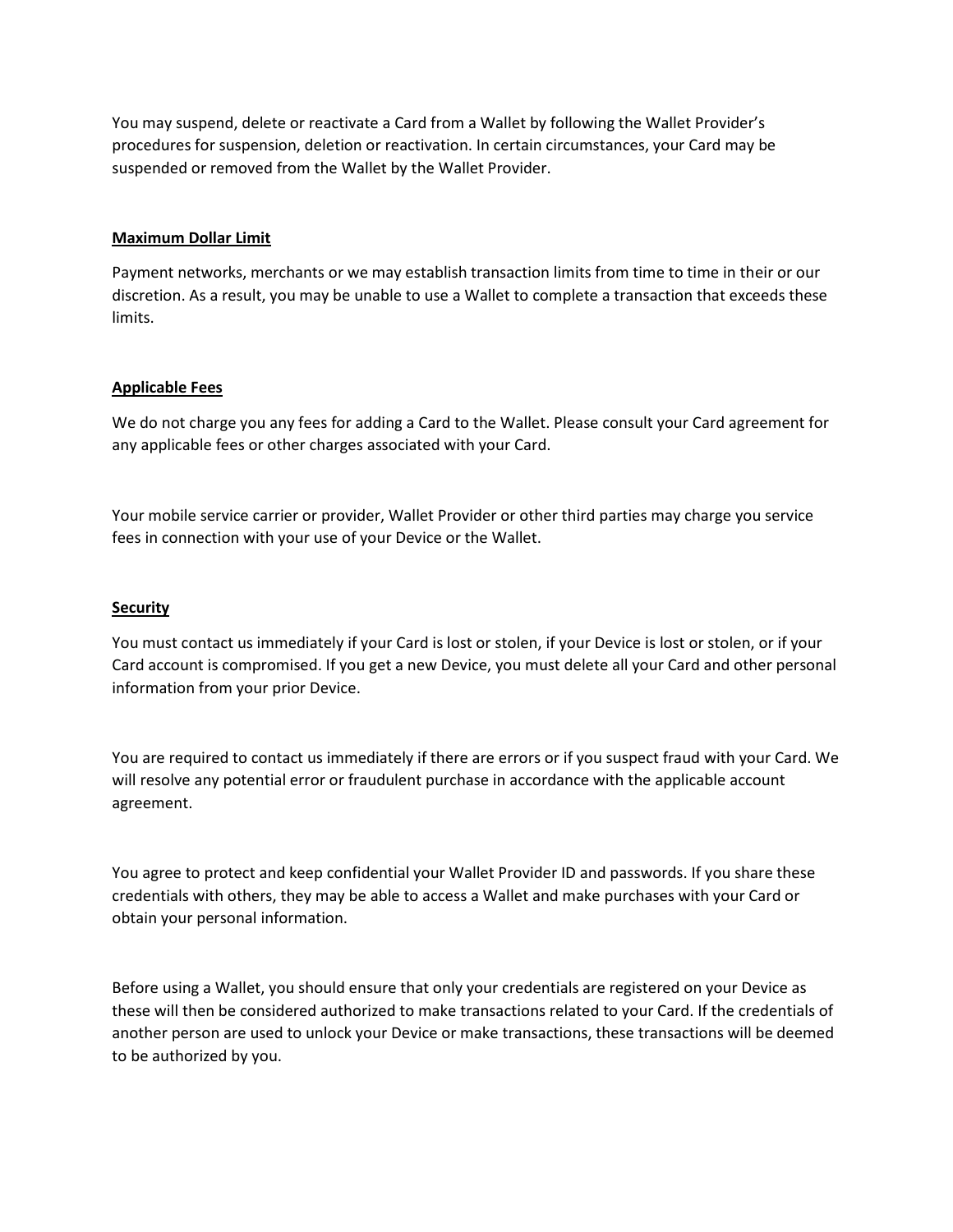You are prohibited from using a Wallet on a Device that you know or have reason to believe has had its security or integrity compromised (e.g. where the Device has been "rooted" or had its security mechanisms bypassed).

The Wallet Provider is responsible for the security of information provided to them or stored in the Wallet

## **Liability for Loss**

You are solely responsible for all account transactions made using your Card processed through a Wallet. You are responsible for the completeness and accuracy of the account information you enter into the Wallet. Only the individual member whose name is associated with the Card should add the Card to a Wallet.

## **Privacy**

You consent to the collection, use and disclosure of your personal information from time to time as provided in our privacy policy, which is available on our website. We may share with or receive from the Wallet Provider such information as may reasonably be necessary to determine your eligibility for, enrollment in and use of a Wallet or its features you may select (for example, your name and details such as Card number and expiry date).

The Wallet Provider may aggregate your information or make it anonymous for the purposes set out in its privacy policy or terms of use. To help protect you and us from error and criminal activities, we and The Wallet Provider may share information reasonably required for such purposes as fraud detection and prevention (for example, informing the Wallet Provider if you notify us of a lost or stolen Device).

## **Communications**

You agree to receive communications from us, including emails to the email address or text message to the mobile number you have provided in connection with your Card account. These communications will relate to your use of your Card(s) in the Wallet. You agree to update your contact information when it changes by contacting us. You may also contact us if you wish to withdraw your consent to receive these communications but doing so may result in your inability to continue to use your Card(s) in the Wallet.